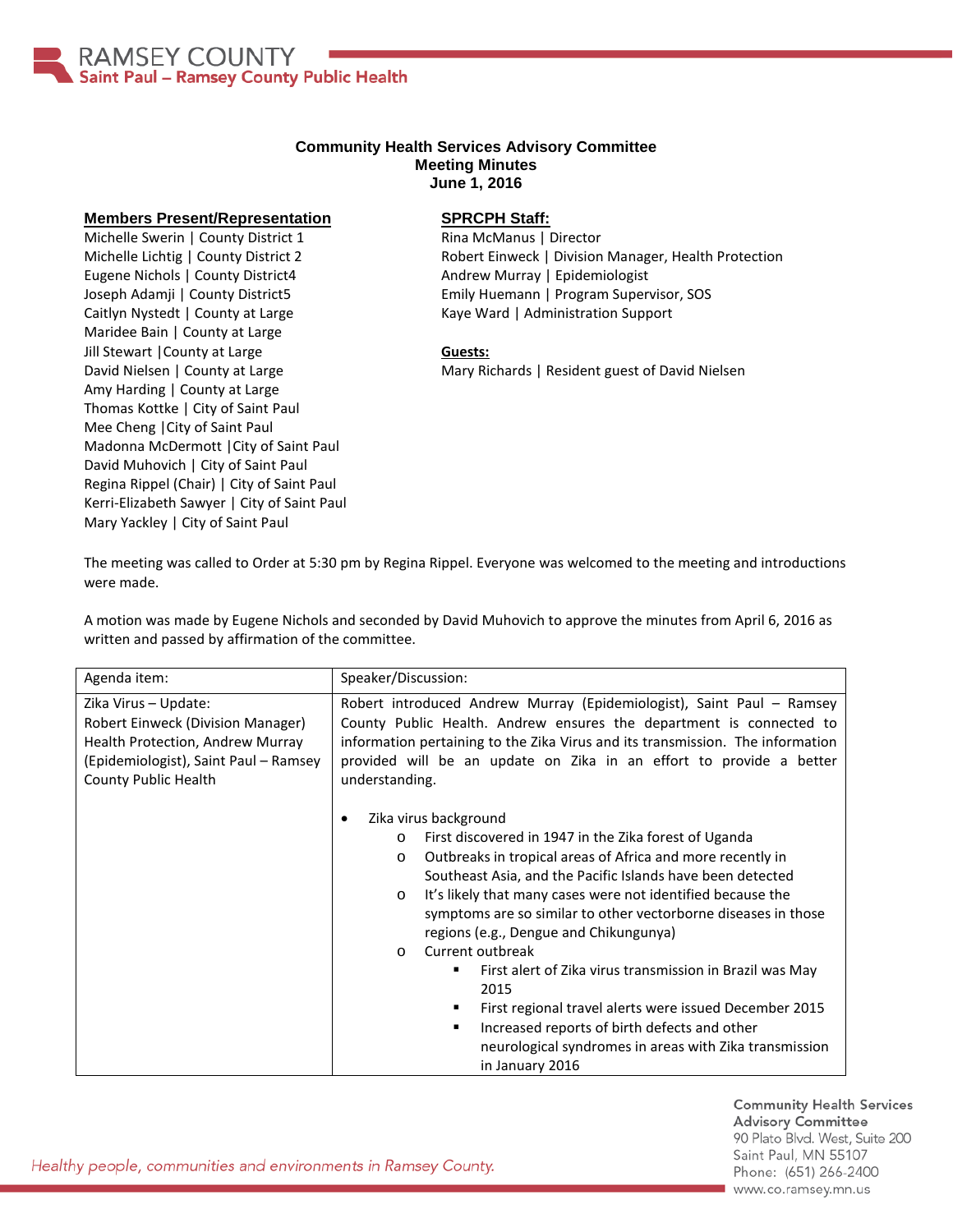| Local transmission of Zika virus quickly spread outside<br>٠ |
|--------------------------------------------------------------|
| of Brazil. Current areas with active transmission include:   |
| Nearly all of South America<br>$\bullet$                     |
| Nearly all of Central America<br>$\bullet$                   |
| Nearly all of Caribbean including Puerto Rico<br>$\bullet$   |
| (US Territory)                                               |
|                                                              |
| Several islands in South Pacific                             |
| Most recently Cape Verde (Islands off                        |
| northwest coast of Africa)                                   |
| No local transmission in continental US to<br>$\bullet$      |
| date                                                         |
| 544 travel-associated cases at last<br>$\circ$               |
| update on May 18, 2016                                       |
| Transmission<br>$\circ$                                      |
| Mosquito bite (predominant mode of transmission)             |
| Sexual transmission (male to partners)                       |
| Only documented when a man has had a                         |
| symptomatic infection                                        |
| Unknown if possible when a man is infected                   |
|                                                              |
| with no symptoms                                             |
| Studies underway to determine how long Zika                  |
| virus persists in semen                                      |
| Vertical transmission (mother to fetus or to newborn         |
| during birth)                                                |
| Virus persists in blood for 1 week after                     |
| symptom onset; Zika infections do not pose a                 |
| risk for a woman's future pregnancies                        |
| Blood transfusions (?)                                       |
| No documented cases of transmission but it is                |
| likely possible                                              |
| Symptoms:<br>$\circ$                                         |
| 1 in 5 develop symptoms                                      |
| Symptoms generally mild and last several days to one         |
| week                                                         |
| Fever<br>$\bullet$                                           |
| Rash                                                         |
| Joint Pain                                                   |
| Conjunctivitis (red eyes)                                    |
| Immunity developed after an infection is most likely         |
| life-long                                                    |
| The Centers for Disease Control and Prevention (CDC)is       |
|                                                              |
| investigating a link between Zika infection and Guillain-    |
| Barré syndrome                                               |
| Microcephaly and other adverse pregnancy outcomes<br>$\circ$ |
| Infection during pregnancy can cause certain birth           |
| defects                                                      |
| While the full range of problems Zika may cause during       |
| pregnancy is unknown, CDC has concluded that Zika            |
| virus infection during pregnancy is a cause of               |
| microcephaly and other severe fetal brain defects            |
| The adverse outcomes for babies can range from mild          |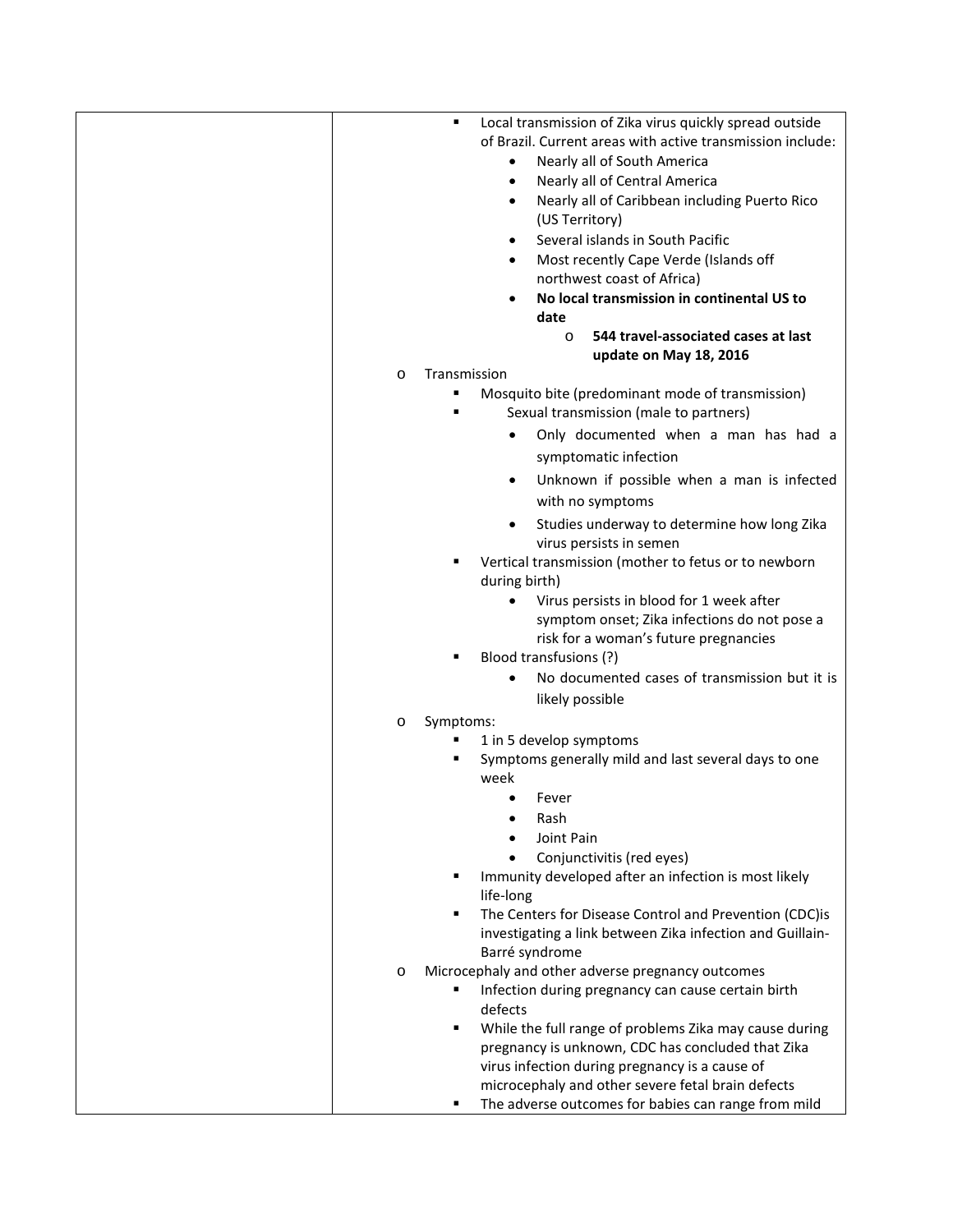| to severe and are often lifelong. In some cases they can                  |
|---------------------------------------------------------------------------|
| be life-threatening                                                       |
| No vaccine or treatment available<br>$\circ$                              |
| Vectors                                                                   |
| Aedes aegypti<br>O                                                        |
| Responsible for the current outbreak                                      |
| Aggressive daytime biters                                                 |
| Prefers feeding on humans                                                 |
| Reproduces using small amounts of standing water<br>٠                     |
| (think tires, coolers, etc)                                               |
| Best way to control is eliminating these                                  |
| breeding grounds                                                          |
| Well adapted to and thrives in urban areas<br>٠                           |
| Reasons for survival in South/Central America                             |
| Cannot overwinter in Minnesota due to low<br>٠                            |
| temperatures                                                              |
| Aedes albopictus<br>O                                                     |
| Capable of carrying and transmitting Zika virus, but has                  |
| not been a major vector in current outbreak                               |
| Preferred host is birds                                                   |
| Wooded fringe areas (not urban areas)                                     |
| Neither species travels far from breeding site                            |
| Comparing risk between US and South/Central America residents             |
| Tighter structures<br>$\circ$                                             |
| Screened windows                                                          |
| A/C<br>٠                                                                  |
| Better mosquito control<br>O                                              |
| Temperate climate (less standing water, colder temps) allows for<br>O     |
| better mosquito control                                                   |
| Aedes aegypti not present in most of the US<br>O                          |
| Considering we've seen very limited transmission of dengue and<br>O       |
| chikungunya, which are transmitted by the same mosquitos, it              |
| seems likely we will see limited local transmission of Zika in the        |
| US                                                                        |
| What's the risk for Ramsey County residents                               |
| Travel to areas with active Zika transmission<br>O                        |
| May include Southern US as mosquito season                                |
| approaches (Summer-Fall)                                                  |
| What SPRCPH is doing about Zika                                           |
| As the current outbreak was developing we translated materials<br>$\circ$ |
| into Spanish before any other translated materials were                   |
| developed                                                                 |
| We will continue to update our external website with<br>O                 |
| information about the outbreak, risks to our residents, and               |
| prevention information                                                    |
| Much of the prevention information is directed towards                    |
| travelers to areas of active transmission, especially                     |
| pregnant women                                                            |
| Messaging around the risk of sexual transmission from<br>٠                |
| males to their female partners is also important                          |
| What is the Minnesota Department of Health (MDH) doing about Zika         |
| Establishing testing capacity at MDH Public Health Laboratory<br>O        |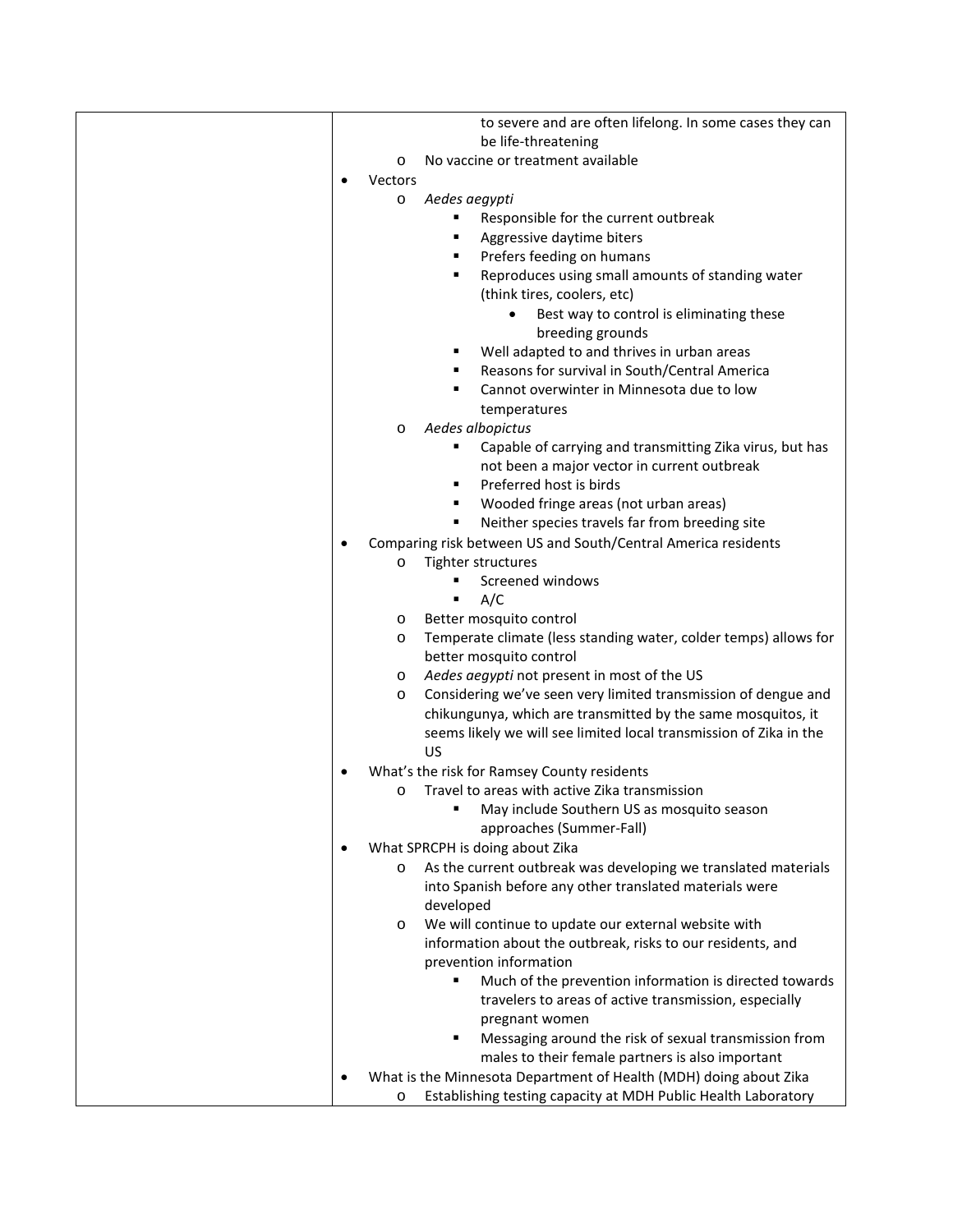|                                                                                                                                                                                                                | Numerous talks given to providers/specialty providers<br>$\circ$<br>Working closely w Metropolitan Mosquito Control (MMC)<br>$\circ$<br>Mosquito surveillance at 100+ catchment areas<br>Detect viruses being carried by mosquitos<br>Identify mosquito species<br>National pregnancy registry<br>$\bullet$<br>Puerto Rico - Zika Active Pregnancy Surveillance System<br>$\circ$<br>United States - US Zika Pregnancy Registry<br>O<br>Will monitor pregnancy outcomes among women with<br>confirmed Zika virus infections<br>These registries will help inform the risks, clinical care<br>٠<br>and support for pregnant women and families affected<br>by Zika<br>Risk to residents of Minnesota is much higher for other vectorborne<br>diseases<br>Mosquito-borne<br>$\circ$<br>WNV (Culex tarsalis)<br>LaCrosse virus (Aedes triseriatus)<br>Tick-borne<br>$\circ$<br>Lyme (Blacklegged tick)<br>Human anaplasmosis (Blacklegged tick)                                                                                                                                                                                                                                                                                                                                                                                                                                                                                                                                                                                                                                                                                                                                 |
|----------------------------------------------------------------------------------------------------------------------------------------------------------------------------------------------------------------|------------------------------------------------------------------------------------------------------------------------------------------------------------------------------------------------------------------------------------------------------------------------------------------------------------------------------------------------------------------------------------------------------------------------------------------------------------------------------------------------------------------------------------------------------------------------------------------------------------------------------------------------------------------------------------------------------------------------------------------------------------------------------------------------------------------------------------------------------------------------------------------------------------------------------------------------------------------------------------------------------------------------------------------------------------------------------------------------------------------------------------------------------------------------------------------------------------------------------------------------------------------------------------------------------------------------------------------------------------------------------------------------------------------------------------------------------------------------------------------------------------------------------------------------------------------------------------------------------------------------------------------------------------------------------|
|                                                                                                                                                                                                                | Factsheets to display<br>https://www.ramseycounty.us/residents/health-<br>O<br>medical/current-health-issues<br>http://www.cdc.gov/zika/geo/active-countries.html<br>O<br>http://www.cdc.gov/zika/pdfs/zikapregnancyinfographic.pdf<br>O                                                                                                                                                                                                                                                                                                                                                                                                                                                                                                                                                                                                                                                                                                                                                                                                                                                                                                                                                                                                                                                                                                                                                                                                                                                                                                                                                                                                                                     |
| Sexual Offense Services Overview<br>Start by Believing Campaign<br>Rina McManus (Director), Emily<br>Huemann (Program Supervisor), SOS<br>Sexual Violence Services, Saint Paul-<br>Ramsey County Public Health | Rina introduced Saint Paul - Ramsey County Public Health (SPRCPH) Sexual<br>Offense Services (SOS) program. It is unique in Minnesota, that this program is<br>located in a public health department. This is positive for SPRCPH as it relates<br>to the prevention and response to violence within the community.<br>Emily presented an overview of SOS Sexual Health Violence Services and<br>handed out brochures to committee members. She also talked about the Start<br>by Believing Campaign and the Annual 2016 SOS walk "Out of Darkness into<br>Light" that took place April 24, 2016. Committee members were asked to<br>think about where their attitudes and beliefs might be and to take the<br>information learned back to their specific area of influence. The program<br>relies on volunteers who are available 24/7 every day to respond to incidents<br>of rape or other sexual assault. Volunteers are trained once a year (40-50<br>hours of training). Details of training will be sent out to committee members<br>for anyone interested in becoming a volunteer. Anyone wishing to obtain<br>additional information may contact Emily Huemann at<br>Emily.huemann@co.ramsey.mn.us.<br>Discussion ensued and stories shared from committee members. Informal<br>data reflects that SOS provides services to twice as many African Americans.<br>There was agreement that more information, awareness and education<br>should be developed for the African American community. Members were<br>asked to complete 'pledge cards' for the Start by Believing campaign and<br>share the information within their communities and organizations to raise |